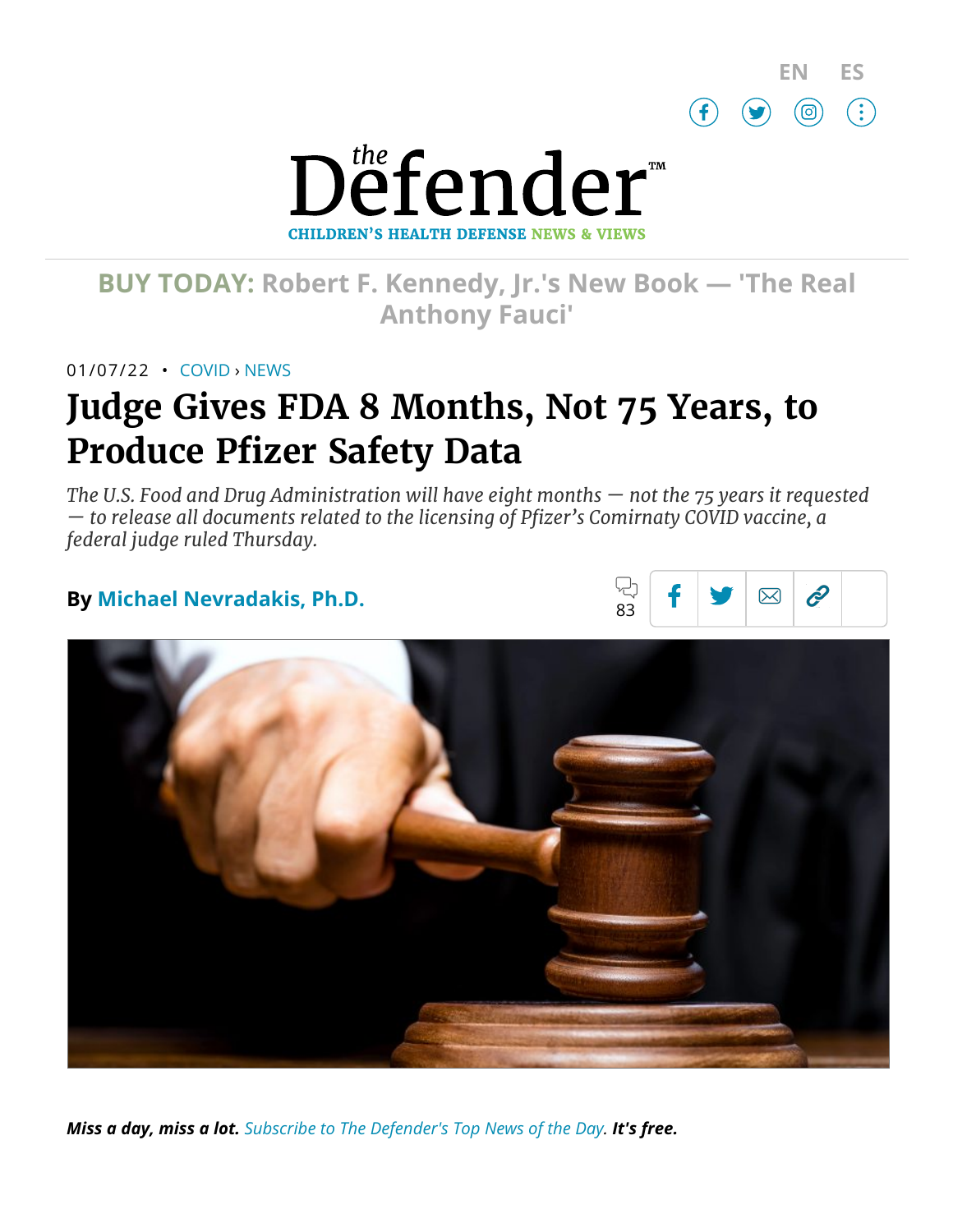The U.S. Food and Drug Administration (FDA) will have eight months — not the 75 years it requested to release all documents related to the licensing of Pfizer's [Comirnaty](https://childrenshealthdefense.org/defender/childrens-health-defense-sues-fda-pfizer-comirnaty-covid-vaccine/) COVID vaccine, a federal judge [ruled](https://childrenshealthdefense.org/wp-content/uploads/ORDER_2022_01_06-9e24e298ae561d16d68a3950ab57077b.pdf) Thursday.

In his ruling, Judge Mark Pittman of the U.S. District Court for the Northern District of Texas, quoted President John F. Kennedy, writing, "a nation that is afraid to let its people judge the truth and falsehood in an open market is a nation that is afraid of its people."

Judge Pittman rejected the FDA's [claim](https://childrenshealthdefense.org/defender/fda-75-years-release-pfizer-vaccine-documents/) that it could release redacted versions of documents at a rate of only 500 pages per month, which would have meant the full cache of documents wouldn't become public until 2096.

The documents in question relate to a Freedom of Information Act (FOIA) request filed in August 2021 by Public Health and Medical Professionals for [Transparency](https://phmpt.org/) (PHMPT), a [group](https://phmpt.org/) of more than 30 medical and public health professionals and scientists from institutions such as Harvard, Yale, and UCLA.

## **BUY TODAY: Robert F. Kennedy, Jr.'s New Book — 'The [Real Anthony](https://www.amazon.com/Real-Anthony-Fauci-Democracy-Childrens/dp/1510766804) Fauci'**

In his [four-page](https://fingfx.thomsonreuters.com/gfx/legaldocs/gdvzykdllpw/Pittman%20FOIA%20Order.pdf) order, Judge Pittman ordered the FDA to produce more than 12,000 pages of documents on or before Jan. 31, and thereafter to "produce the remaining documents at a rate of 55,000 pages every 30 days, with the first production being due on or before March 1, 2022, until production is complete."

According to this timeline, the almost-400,000 pages of documents will have been made public, sans redactions, within eight months, rather than by the year 2097.

In its FOIA [request,](http://phmpt.org/wp-content/uploads/2021/10/IR0546-FDA-Pfizer-Approval-FINAL.pdf) PHMPT asked the FDA to release "all data and information for the [Pfizer](https://childrenshealthdefense.org/defender/pfizer-big-pharma-lobbying-law-protecting-whistleblowers/) vaccine," including safety and effectiveness data, adverse [reaction](https://childrenshealthdefense.org/defender/vaers-cdc-child-dies-pfizer-covid-vaccine/) reports, and a list of active and inactive ingredients.

PHMPT had initially requested expedited processing of its FOIA submission on the basis there is a "compelling need" for the swift release of the documents in question, further arguing that the documentation should be fully released within 108 days — the number of days it took the FDA to approve Pfizer's vaccine.

When the organization's request was rejected by the FDA, PHMPT filed a [lawsuit](http://phmpt.org/wp-content/uploads/2021/10/001-Complaint-101021.pdf) against the agency.

The FDA, in its argument, [recognized](https://www.reuters.com/legal/government/paramount-importance-judge-orders-fda-hasten-release-pfizer-vaccine-docs-2022-01-07/) that it had an "obligation" to make the information public, but [claimed](https://www.theepochtimes.com/mkt_breakingnews/fda-says-it-now-needs-75-years-to-fully-release-pfizer-covid-19-vaccine-data_4145410.html?utm_source=newsnoe&utm_medium=email&utm_campaign=breaking-2021-12-08-2&mktids=902f36705a2f729610cd4c937d87a3dc&est=Rzp1WEzkTqb3PY5oBHawpfeop2xMWMdtqRZRDZdlpU8l7qPSaQjy2%2FOL7THzYUHb) its Center for Biologics Evaluation and Research, which maintains the records in question, has only 10 staff members, two of whom are "new."

Suzann Burk, head of the FDA's Division of Disclosure and Oversight Management, [said](https://www.reuters.com/legal/government/paramount-importance-judge-orders-fda-hasten-release-pfizer-vaccine-docs-2022-01-07/) it takes eight minutes a page for a worker "to perform a careful line-by-line, word-by-word review of all responsive records before producing them in response to a FOIA request."

# **Subscribe to The Defender - It's Free!**

First Name.. **Last Name.. Last Name..**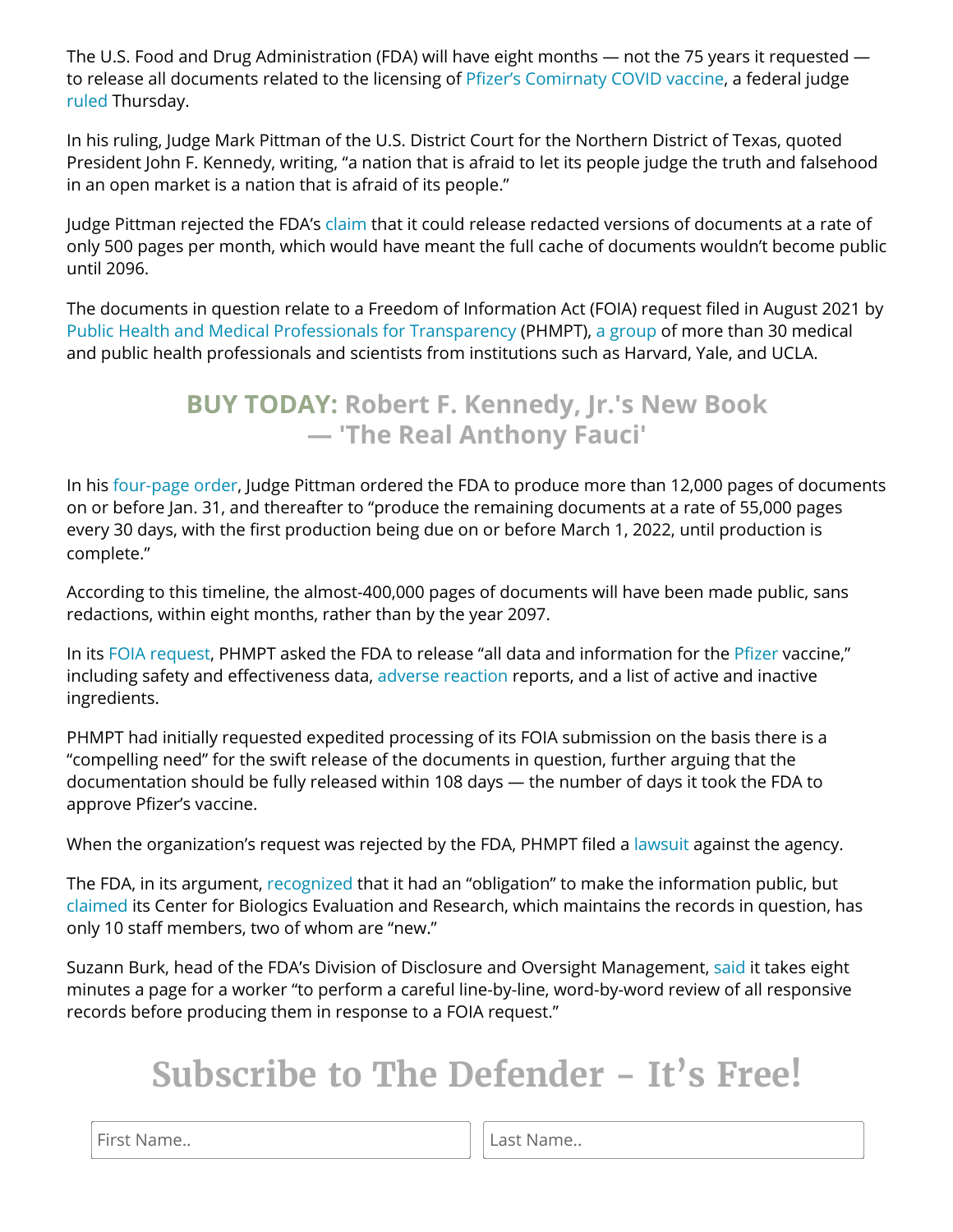### **SIGN UP**

As a result, the FDA initially claimed that it required 55 [years](https://childrenshealthdefense.org/defender/fda-licensing-pfizer-comirnaty-covid-vaccine/) to fully release redacted versions of these documents. The agency later amended this request to 75 years.

#### **A 'great win for transparency'**

In his order, Judge Pittman recognized the "burden" placed on the FDA in meeting the timeline for the release of these documents, but nevertheless made clear that it must be a priority for the agency:

"Here, the court recognizes the 'unduly burdensome' challenges that this FOIA request may present to the FDA … But, as expressed at the scheduling conference, there may not be a 'more important issue at the Food and Drug Administration … than the pandemic, the Pfizer vaccine, getting every American vaccinated, [and] making sure that the American public is assured that this was not rush[ed] on behalf of the United States."

Pittman, in addition to quoting Kennedy in his order, also drew on the words of former U.S. president James Madison:

"A popular Government, without popular information, or the means of acquiring it, is but a Prologue to a Farce or a Tragedy; or, perhaps, both.

"Knowledge will forever govern ignorance: And a people who mean to be their own Governors, must arm themselves with the power which knowledge gives."

Attorney Arron Siri of the Siri & Glimstad law firm, who represented PHMPT in its lawsuit, [told Reuters](https://www.reuters.com/legal/government/paramount-importance-judge-orders-fda-hasten-release-pfizer-vaccine-docs-2022-01-07/) that the judge's order "came down on the side of transparency and accountability."

Further remarking on the decision, Siri [wrote:](https://aaronsiri.substack.com/p/instead-of-fdas-requested-500-pages)

"This is a great win for transparency and removes one of the strangleholds federal 'health' authorities have had on the data needed for independent scientists to offer solutions and address serious issues with the current vaccine program — issues which include waning immunity, variants evading vaccine immunity, and, as the CDC has confirmed, that the vaccines do not prevent transmission.

"No person should ever be coerced to engage in an unwanted medical procedure. And while it is bad enough the government violated this basic liberty right by mandating the Covid-19 vaccine, the government also wanted to hide the data by waiting to fully produce what it relied upon to license this product until almost every American alive today is dead. That form of governance is destructive to liberty and antithetical to the openness required in a democratic society."

PHMPT [pledged](https://www.reuters.com/legal/government/paramount-importance-judge-orders-fda-hasten-release-pfizer-vaccine-docs-2022-01-07/) to publish all the FDA documents on its website.

In a [filing](https://www.sirillp.com/wp-content/uploads/2021/11/020-Second-Joint-Status-Report-8989f1fed17e2d919391d8df1978006e.pdf) submitted to a federal judge in November, the U.S. Department of Justice (DOJ), arguing on behalf of the FDA, initially claimed the agency could process some 329,000 pages of documents at a rate of only 500 pages per month, in order to have time to [redact](https://tmsnrt.rs/3qQLwGW) legally exempt material.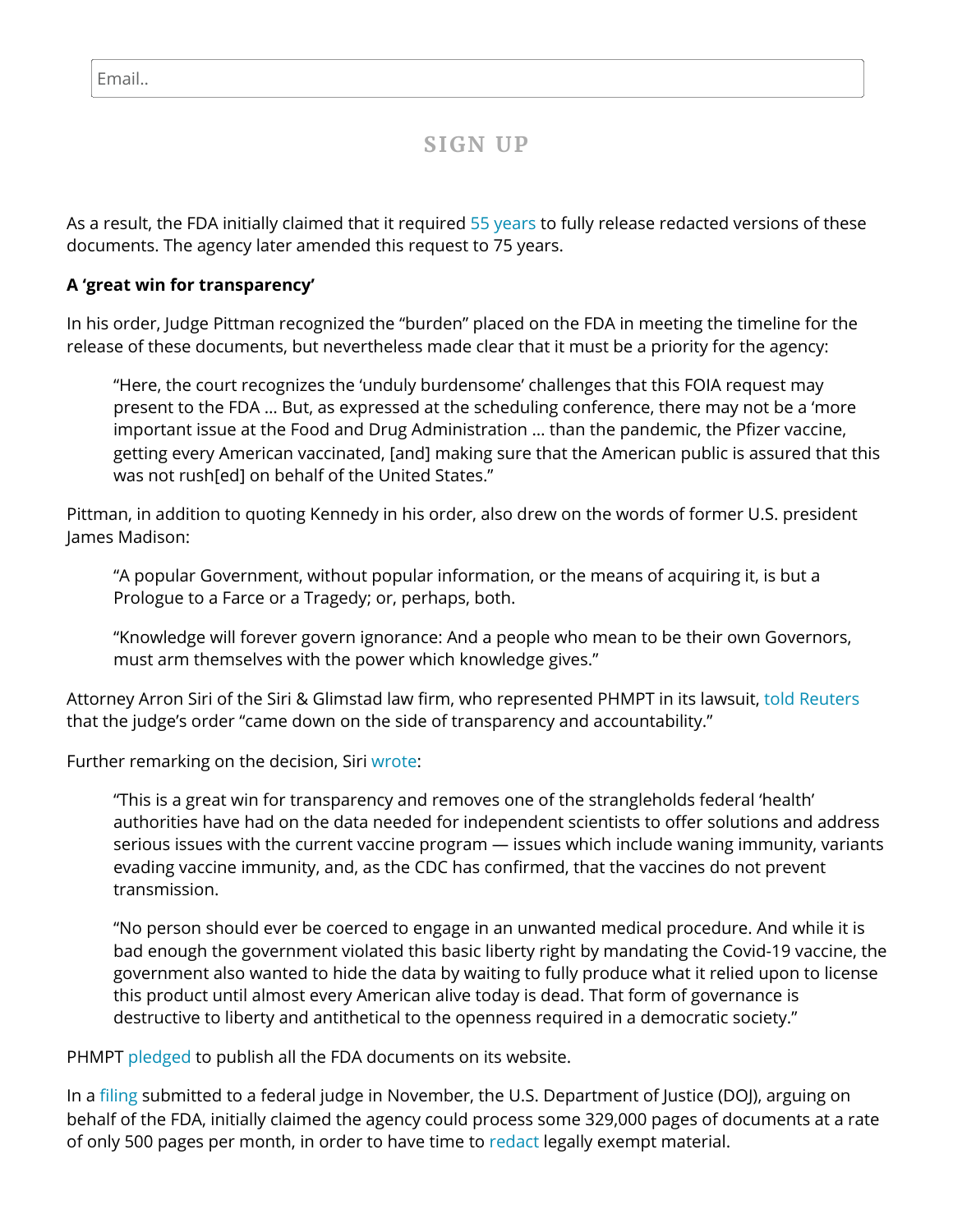## **BUY TODAY: Robert F. Kennedy, Jr.'s New Book — 'The [Real Anthony](https://www.amazon.com/Real-Anthony-Fauci-Democracy-Childrens/dp/1510766804) Fauci'**

According to the DOJ, such material includes "confidential business and trade secret information of Pfizer or BioNTech and personal privacy information of patients who participated in clinical trials."

However, the legal team representing PHMPT argued in its court [papers](https://fingfx.thomsonreuters.com/gfx/legaldocs/gdvzymjqrpw/FDA%20FOIA%20plaintiff%20brief.pdf) that the FDA, as of 2020, had 18,062 employees, indicating the agency could find the necessary manpower to rapidly fulfill the FOIA request.

It is [unclear](https://endpts.com/fda-loses-foia-suit-over-pfizer-vaccine-documents-must-release-55000-pages-per-month/) whether the FDA will appeal Thursday's decision. If not, both the FDA and PHMPT are [required](https://endpts.com/fda-loses-foia-suit-over-pfizer-vaccine-documents-must-release-55000-pages-per-month/) to submit a report by April 1, detailing the progress being made regarding the release of the documents.

The submission of additional reports will then be required every 90 days thereafter until all documentation has been released.

Several significant rulings pertaining to COVID vaccines and related measures have come out of the U.S. District Court for the Northern District of Texas in recent days.

On Jan. 3, the court [issued](https://childrenshealthdefense.org/defender/federal-judge-dod-disciplining-navy-seals-vaccine-mandate/) a [preliminary](https://firstliberty.org/wp-content/uploads/2022/01/Navy-SEALs-PI-Order-.pdf) injunction barring the U.S. Department of Defense (DOD) from disciplining military service members who object to [COVID-19](https://childrenshealthdefense.org/defender_category/covid/) vaccination on religious grounds.

The same court also recently [ruled](https://thepostmillennial.com/federal-judge-in-texas-orders-halt-on-bidens-vaccine-and-mask-mandates?utm_campaign=64502) against the implementation of a mask and vaccine [mandate](https://www.timesrecordnews.com/story/news/2021/12/18/joe-biden-head-start-covid-mask-vaccine-orders-under-fire-texas/8940899002/) for participants in federal [Head Start](https://www.acf.hhs.gov/ohs) programs.

# **Subscribe to The Defender - It's Free!**

First Name.. Last Name..

Email..

**SIGN UP**

### **SUGGEST A [CORRECTION](https://childrenshealthdefense.org/suggest-a-correction/)**



#### **[Michael Nevradakis,](https://childrenshealthdefense.org/authors/michael-nevradakis-ph-d/) Ph.D.**

Michael Nevradakis, Ph.D., is an independent journalist and researcher based in Athens, Greece.

[Sign](https://childrenshealthdefense.org/about-us/sign-up/) up for free news and updates from Robert F. Kennedy, Jr. and the Children's Health Defense. CHD is planning many strategies, including legal, in an effort to defend the health of our children and obtain justice for those already injured. Your [support](https://childrenshealthdefense.org/about-us/donate/) is essential to CHD's successful mission.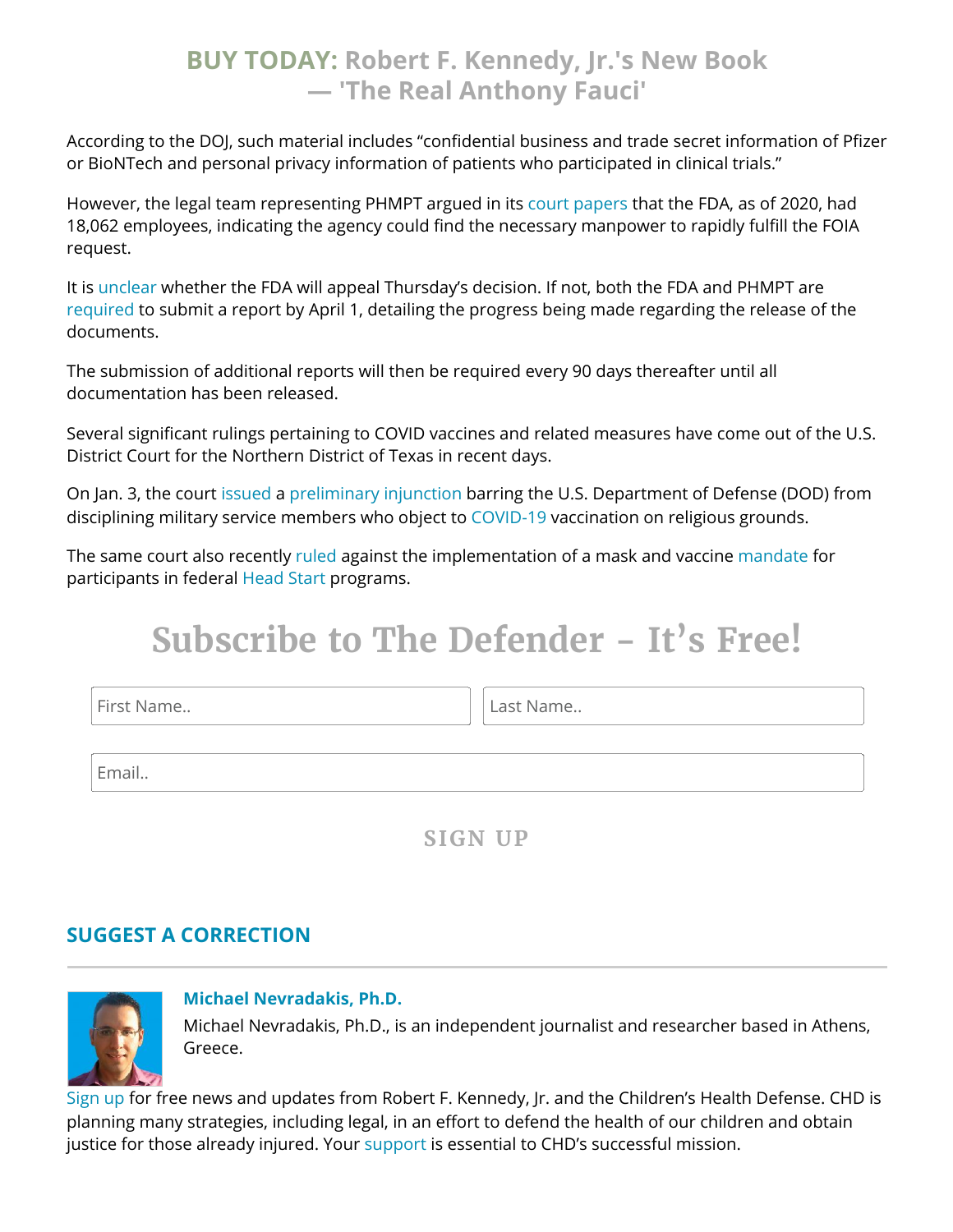<span id="page-4-0"></span>

| <b>Get FREE News &amp; Updates!</b> |                |
|-------------------------------------|----------------|
| First Name                          | Last Name      |
| Email                               |                |
|                                     | <b>SIGN UP</b> |



#### **[Latest](https://childrenshealthdefense.org/defender-news) News**



**Nearly 35,000 Reports of COVID Vaccine [Injuries Among](https://childrenshealthdefense.org/defender/vaers-cdc-covid-vaccine-injuries-children/) 5- to 17-Year-Olds, CDC Data Show**



**Fauci Says Kids Under 5 Might Need 3 Shots, as Sweden [Says Benefits Don't](https://childrenshealthdefense.org/defender/fauci-kids-under-5-might-need-3-shots/) Outweigh Risks for Young Kids**

**Judge [Blocks Sale](https://childrenshealthdefense.org/defender/judge-blocks-gulf-of-mexico-drilling-leases/) of Gulf of Mexico Drilling Leases in 'Huge Victory' for Climate Activists**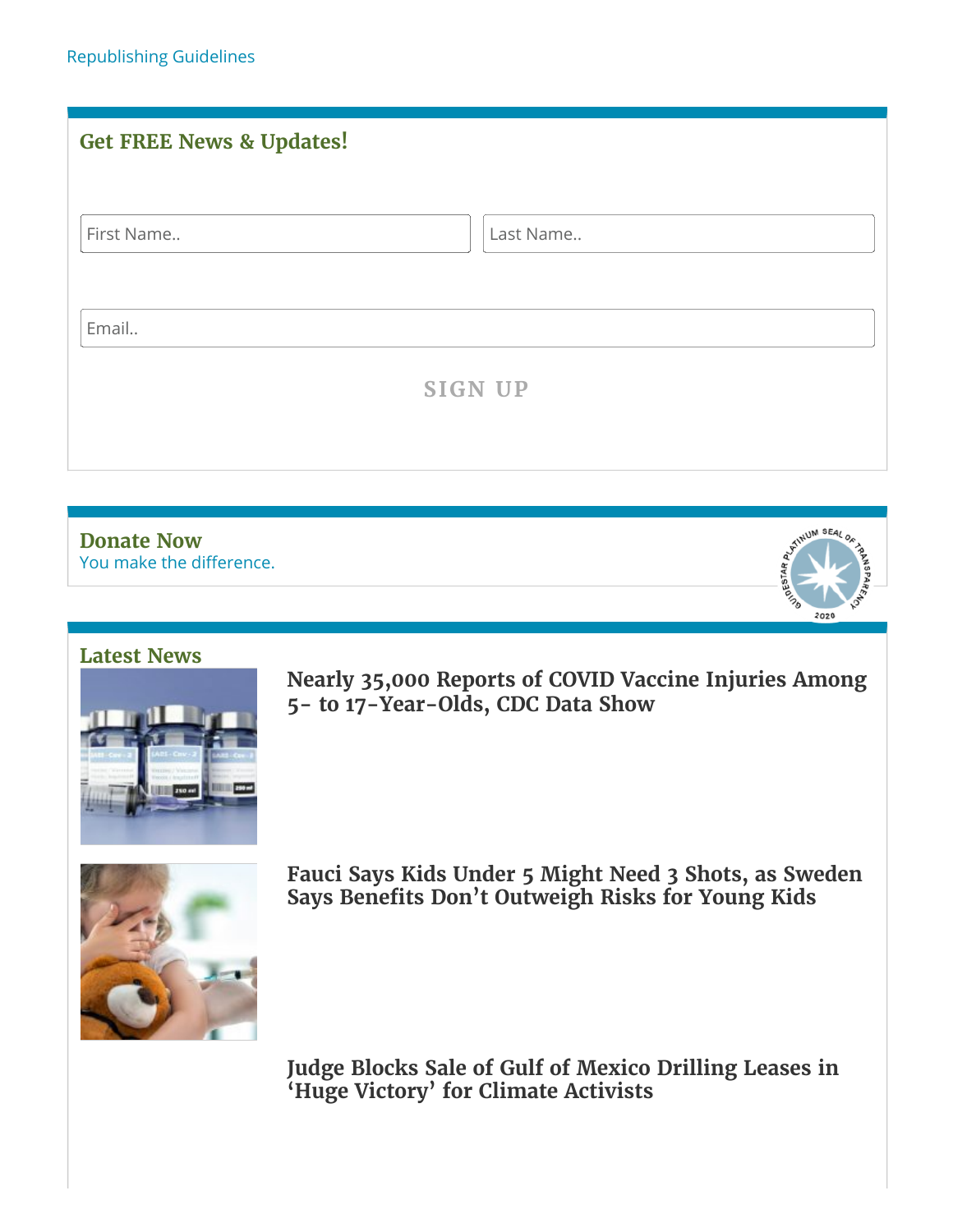

#### [MORE](https://childrenshealthdefense.org/defender-news) NEWS

### **[Latest](https://childrenshealthdefense.org/defender-views) Views**



**Filmmaker [Captures True](https://childrenshealthdefense.org/defender/dan-cohen-video-defeat-the-mandates/) Spirit of 'Defeat the Mandates' Rally**



**How U.S. COVID Testing Strategy Will Extend Pandemic [Nightmare](https://childrenshealthdefense.org/defender/us-covid-testing-strategy-pandemic-nightmare/)**



**22 Ways to Stop Vaccine [Passports](https://childrenshealthdefense.org/defender/22-ways-stop-vaccine-passports/)**

MORE [VIEWS](https://childrenshealthdefense.org/defender-views)

**Latest [Community](https://childrenshealthdefense.org/community)**

**[Community](https://live.childrenshealthdefense.org/community/community-calendar) Calendar: Upcoming Shows, Live Events and More!**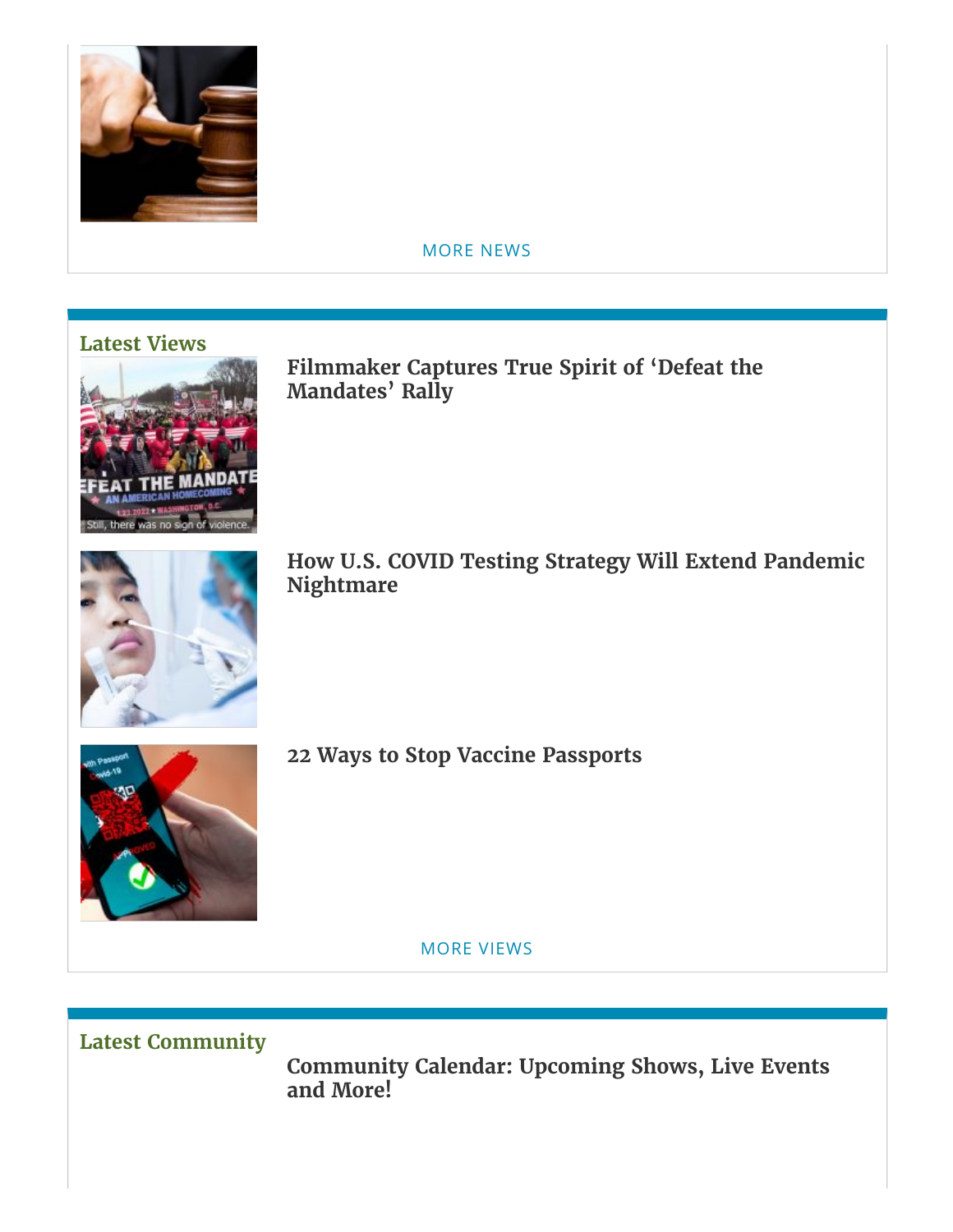



**'This Week' With Mary + Polly: COVID [Vaccines for](https://childrenshealthdefense.org/defender/chd-tv-mary-polly-covid-vaccines-kids-under-five/) Kids Under 5 by Next Month? + More**



**'This Week' With Mary + Polly: 'Revolting' and 'Shocking' Article [Celebrates Deaths of](https://childrenshealthdefense.org/defender/chd-tv-mary-polly-article-celebrates-deaths-unvaccinated/) the Unvaccinated + More**

MORE [COMMUNITY](https://childrenshealthdefense.org/community)



**Children's Health Defense** is a 501(c)3 non-profit **®**organization. Its mission is to end childhood health epidemics by working aggressively to eliminate harmful exposures, hold those responsible accountable, and to establish safeguards so this never happens again.

**[EN](https://childrenshealthdefense.org/defender/fda-eight-months-produce-pfizer-safety-data/) [ES](https://childrenshealthdefense.org/defender/el-juez-da-a-la-fda-8-meses-no-75-anos-para-presentar-los-datos-de-seguridad-de-pfizer/?lang=es)**

# **[SUBSCRIBE](https://childrenshealthdefense.org/about-us/sign-up) - IT'S FREE!**